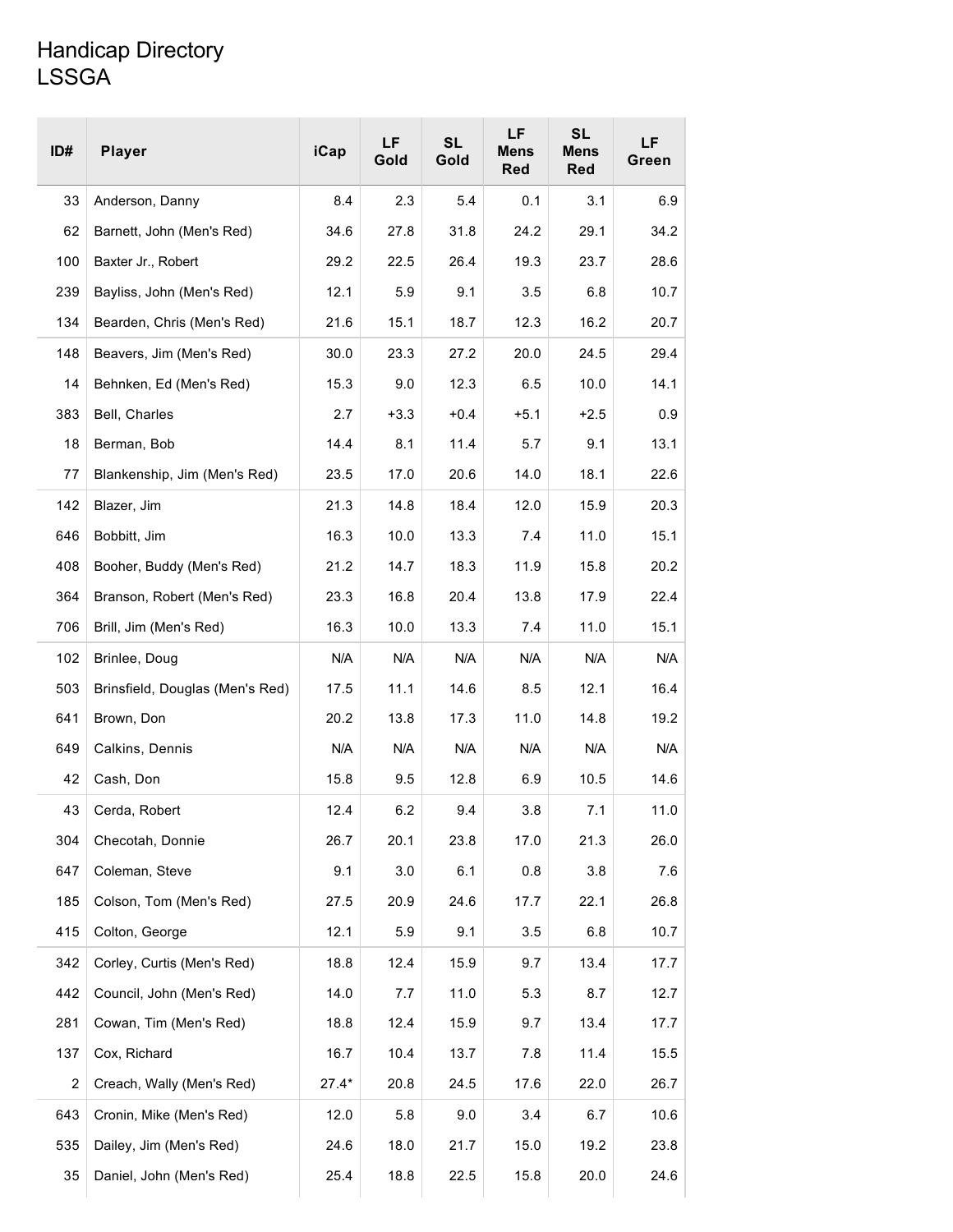| ID# | <b>Player</b>                   | iCap | LF<br>Gold | <b>SL</b><br>Gold | LF<br><b>Mens</b><br><b>Red</b> | <b>SL</b><br>Mens<br>Red | LF<br>Green |
|-----|---------------------------------|------|------------|-------------------|---------------------------------|--------------------------|-------------|
| 462 | DeCanio, Steve (Men's Red)      | 22.2 | 15.7       | 19.3              | 12.8                            | 16.8                     | 21.3        |
| 286 | Deem, Steve                     | 16.8 | 10.5       | 13.8              | 7.9                             | 11.5                     | 15.6        |
| 250 | DeGraw, Sonny                   | 9.9  | 3.7        | 6.9               | 1.5                             | 4.6                      | 8.4         |
| 16  | Drinkwater, Richard (Men's Red) | N/A  | N/A        | N/A               | N/A                             | N/A                      | N/A         |
| 209 | Elauf, Ata (Men's Red)          | 28.2 | 21.6       | 25.3              | 18.4                            | 22.8                     | 27.5        |
| 167 | Ellis, Leon                     | 25.7 | 19.1       | 22.8              | 16.1                            | 20.3                     | 24.9        |
| 450 | Euliss, Mickey (Men's Red)      | 19.0 | 12.6       | 16.1              | 9.9                             | 13.6                     | 17.9        |
| 13  | Ewbank, David (Men's Red)       | 27.3 | 20.7       | 24.4              | 17.5                            | 21.9                     | 26.6        |
| 61  | Fain, Bob (Men's Red)           | 14.7 | 8.4        | 11.7              | 5.9                             | 9.4                      | 13.5        |
| 89  | Farris, Robert (Men's Red)      | 15.3 | 9.0        | 12.3              | 6.5                             | 10.0                     | 14.1        |
| 260 | Fienning, David (Men's Red)     | 17.0 | 10.6       | 14.1              | 8.0                             | 11.6                     | 15.9        |
| 26  | Finn, Jerry (Men's Red)         | 14.2 | 7.9        | 11.2              | 5.5                             | 8.9                      | 12.9        |
| 128 | Fitzgerald, Mike (Men's Red)    | 23.3 | 16.8       | 20.4              | 13.8                            | 17.9                     | 22.4        |
| 168 | Foster, Peter (Men's Red)       | 31.0 | 24.3       | 28.2              | 20.9                            | 25.5                     | 30.5        |
| 48  | Franklin, Mike                  | 15.3 | 9.0        | 12.3              | 6.5                             | 10.0                     | 14.1        |
| 36  | Fraser, Jim                     | N/A  | N/A        | N/A               | N/A                             | N/A                      | N/A         |
| 451 | French, Bill                    | 4.6  | $+1.4$     | 1.5               | $+3.4$                          | +0.6                     | 2.9         |
| 349 | Furr, Lionel                    | 21.3 | 14.8       | 18.4              | 12.0                            | 15.9                     | 20.3        |
| 86  | Gagliardi, Joseph (Men's Red)   | 23.7 | 17.2       | 20.8              | 14.2                            | 18.3                     | 22.8        |
| 90  | Gant, Dion                      | N/A  | N/A        | N/A               | N/A                             | N/A                      | N/A         |
| 3   | Gardner, Barry                  | N/A  | N/A        | N/A               | N/A                             | N/A                      | N/A         |
| 81  | Garrison, Dwain                 | 20.8 | 14.3       | 17.9              | 11.5                            | 15.4                     | 19.8        |
| 154 | Germany, Bob (Men's Red)        | 16.8 | 10.5       | 13.8              | 7.9                             | 11.5                     | 15.6        |
| 639 | Gill, Jet                       | N/A  | N/A        | N/A               | N/A                             | N/A                      | N/A         |
| 80  | Gill, Joe (Men's Red)           | 13.2 | 6.9        | 10.2              | 4.5                             | 7.9                      | 11.9        |
| 49  | Graham, John                    | 16.7 | 10.4       | 13.7              | 7.8                             | 11.4                     | 15.5        |
| 636 | Gray, Ralph                     | 16.9 | 10.6       | 13.9              | 8.0                             | 11.6                     | 15.7        |
| 31  | Greenwell, Ronnie               | 19.2 | 12.8       | 16.3              | 10.1                            | 13.8                     | 18.1        |
| 362 | Grove, Gerald                   | 24.1 | 17.6       | 21.2              | 14.6                            | 18.7                     | 23.3        |
| 419 | Hadicke, Roger (Men's Red)      | 15.2 | 8.9        | 12.2              | 6.4                             | 9.9                      | 14.0        |
| 303 | Hale, Mike (Men's Red)          | 20.1 | 13.7       | 17.2              | 10.9                            | 14.7                     | 19.1        |
| 394 | Harsch, Bill                    | 10.2 | 4.0        | 7.2               | 1.8                             | 4.9                      | 8.8         |
| 723 | Hauser, Jim                     | 10.7 | 4.5        | 7.7               | 2.2                             | 5.4                      | 9.3         |
| 32  | Herrington, Murphy              | 23.2 | 16.7       | 20.3              | 13.8                            | 17.8                     | 22.3        |
| 539 | Herwig, Ron                     | 10.3 | 4.1        | 7.3               | 1.9                             | 5.0                      | 8.9         |
| 135 | Hockett, Paul (Men's Red)       | 25.2 | 18.6       | 22.3              | 15.6                            | 19.8                     | 24.4        |
|     |                                 |      |            |                   |                                 |                          |             |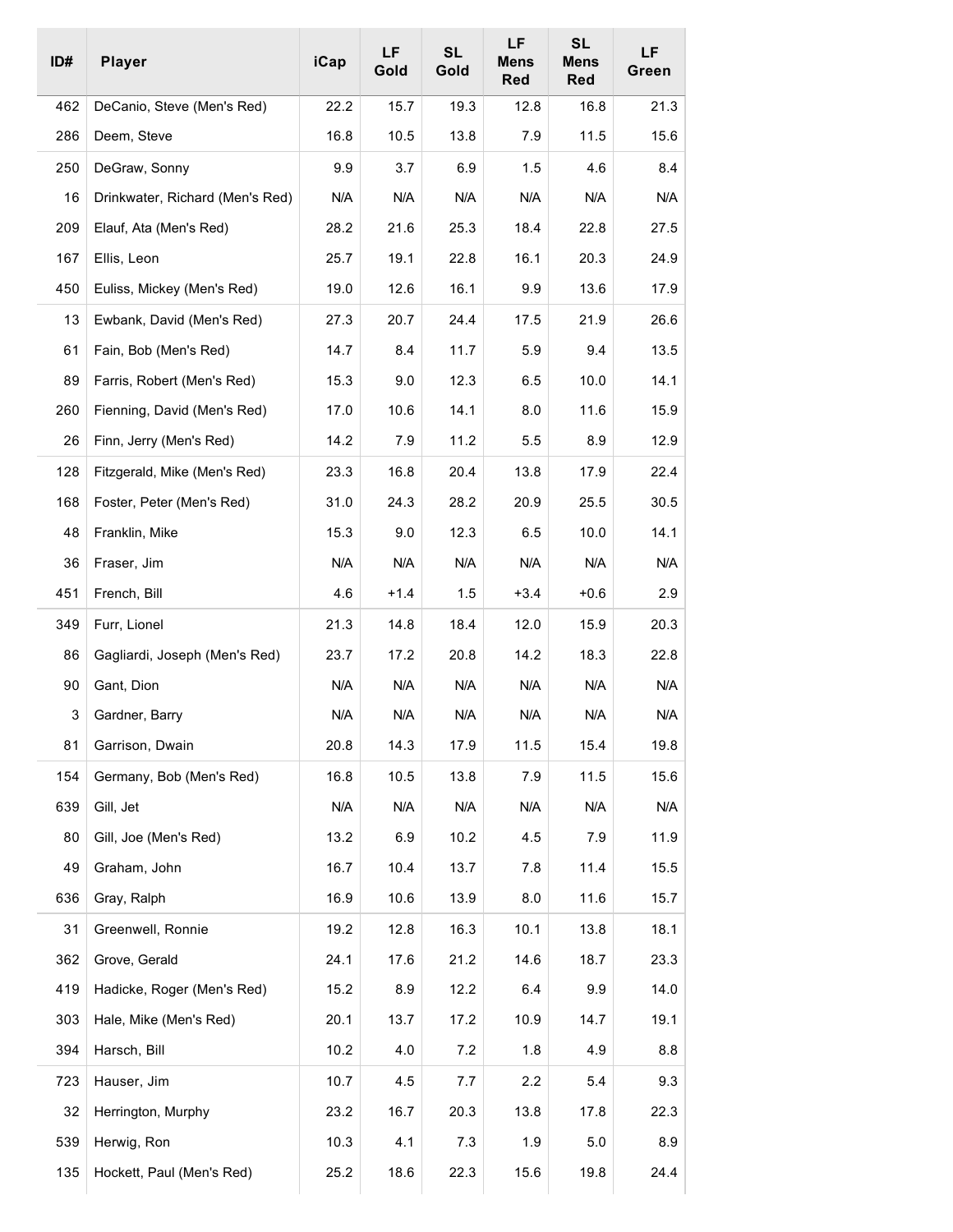| ID# | <b>Player</b>                  | iCap | LF<br>Gold | <b>SL</b><br>Gold | LF<br><b>Mens</b><br>Red | <b>SL</b><br><b>Mens</b><br>Red | LF<br>Green |
|-----|--------------------------------|------|------------|-------------------|--------------------------|---------------------------------|-------------|
| 416 | Hough, Les (Men's Red)         | 15.7 | 9.4        | 12.7              | 6.8                      | 10.4                            | 14.5        |
| 637 | Hudson, Dale                   | 34.7 | 27.9       | 31.9              | 24.3                     | 29.2                            | 34.3        |
| 173 | Hunsucker, Gary                | 12.3 | 6.1        | 9.3               | 3.7                      | 7.0                             | 10.9        |
| 288 | Iba, Gene                      | 19.2 | 12.8       | 16.3              | 10.1                     | 13.8                            | 18.1        |
| 526 | Irvin, Ray                     | N/A  | N/A        | N/A               | N/A                      | N/A                             | N/A         |
| 215 | Jarvis, Randy                  | N/A  | N/A        | N/A               | N/A                      | N/A                             | N/A         |
| 37  | Johnson, Terry                 | N/A  | N/A        | N/A               | N/A                      | N/A                             | N/A         |
| 212 | Johnston, Larry                | N/A  | N/A        | N/A               | N/A                      | N/A                             | N/A         |
| 138 | Jones, Elvin                   | 12.5 | 6.3        | 9.5               | 3.9                      | 7.2                             | 11.2        |
| 470 | Jones, Steve                   | 15.4 | 9.1        | 12.4              | 6.6                      | 10.1                            | 14.2        |
| 11  | Kappus, Bob (Men's Red)        | N/A  | N/A        | N/A               | N/A                      | N/A                             | N/A         |
| 440 | Kasting, Dale (Men's Red)      | 11.8 | 5.6        | 8.8               | 3.3                      | 6.5                             | 10.4        |
| 121 | Kelsey, Jack (Men's Red)       | 10.7 | 4.5        | 7.7               | 2.2                      | 5.4                             | 9.3         |
| 284 | Kindvall, Robert (Men's Red)   | 13.7 | 7.4        | 10.7              | 5.0                      | 8.4                             | 12.4        |
| 123 | Klein, Gary (Men's Red)        | 34.1 | 27.3       | 31.3              | 23.8                     | 28.6                            | 33.7        |
| 425 | Knapp, Miles                   | 17.7 | 11.3       | 14.8              | 8.7                      | 12.3                            | 16.6        |
| 155 | Lewis, Earl (Men's Red)        | 14.5 | 8.2        | 11.5              | 5.7                      | 9.2                             | 13.2        |
| 257 | Lewis, Jim (Men's Red)         | 17.4 | 11.0       | 14.5              | 8.4                      | 12.0                            | 16.3        |
| 536 | Littlefield, Larry (Men's Red) | 23.2 | 16.7       | 20.3              | 13.8                     | 17.8                            | 22.3        |
| 426 | Luitwieler, Peter (Men's Red)  | 31.3 | 24.6       | 28.5              | 21.2                     | 25.8                            | 30.8        |
| 452 | Lydy, Tom                      | 11.9 | 5.7        | 8.9               | 3.4                      | 6.6                             | 10.5        |
| 463 | Markwardt, Maurice (Men's Red) | 12.4 | 6.2        | 9.4               | 3.8                      | 7.1                             | 11.0        |
| 230 | Marquis, John (Men's Red)      | 26.1 | 19.5       | 23.2              | 16.4                     | 20.7                            | 25.4        |
| 633 | Mayfield, Ron                  | 20.4 | 14.0       | 17.5              | 11.2                     | 15.0                            | 19.4        |
| 648 | McCaw, Michael                 | N/A  | N/A        | N/A               | N/A                      | N/A                             | N/A         |
| 640 | McGuire, Russell               | 6.2  | 0.1        | 3.2               | $+1.9$                   | 0.9                             | 4.6         |
| 25  | McGuire, Stephen               | 14.0 | 7.7        | 11.0              | 5.3                      | 8.7                             | 12.7        |
| 95  | McKee, Robert                  | 10.5 | 4.3        | 7.5               | 2.1                      | 5.2                             | 9.1         |
| 15  | Meadows Sr., Paul              | 16.0 | 9.7        | 13.0              | 7.1                      | 10.7                            | 14.8        |
| 117 | Michela, Tony (Men's Red)      | 16.9 | 10.6       | 13.9              | 8.0                      | 11.6                            | 15.7        |
| 504 | Middendorf, Jeff (Men's Red)   | 24.9 | 18.3       | 22.0              | 15.3                     | 19.5                            | 24.1        |
| 156 | Miyashita, Shinmi              | 14.6 | 8.3        | 11.6              | 5.8                      | 9.3                             | 13.3        |
| 207 | Mobley, Ken (Men's Red)        | 20.2 | 13.8       | 17.3              | 11.0                     | 14.8                            | 19.2        |
| 220 | Moore, Jim                     | 25.3 | 18.7       | 22.4              | 15.7                     | 19.9                            | 24.5        |
| 23  | Mount, John (Men's Red)        | 16.2 | 9.9        | 13.2              | 7.3                      | 10.9                            | 15.0        |
| 27  | Murray, David (Men's Red)      | 21.6 | 15.1       | 18.7              | 12.3                     | 16.2                            | 20.7        |
|     |                                |      |            |                   |                          |                                 |             |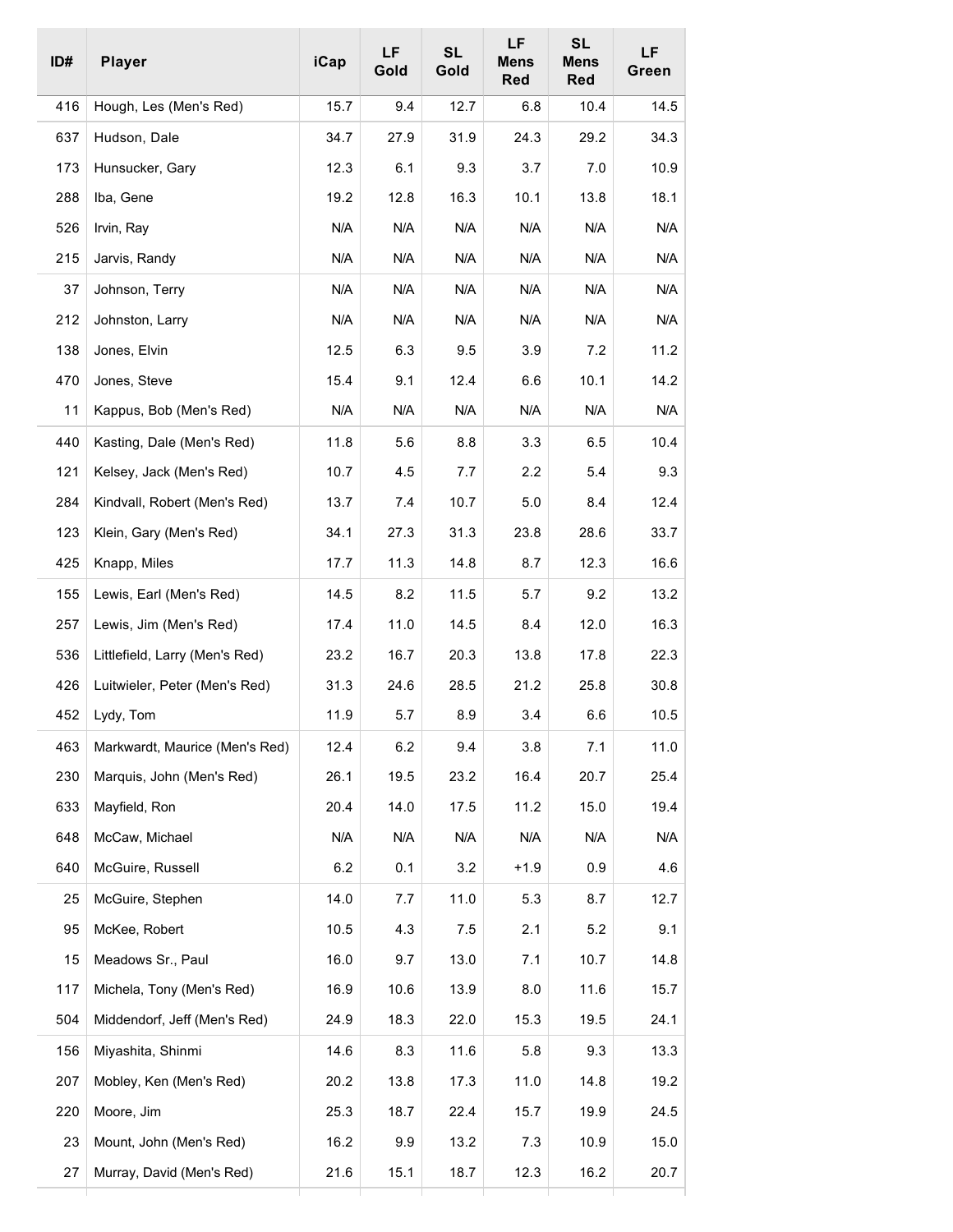| ID# | <b>Player</b>               | iCap | LF<br>Gold | <b>SL</b><br>Gold | LF<br><b>Mens</b><br>Red | <b>SL</b><br><b>Mens</b><br><b>Red</b> | LF<br>Green |
|-----|-----------------------------|------|------------|-------------------|--------------------------|----------------------------------------|-------------|
| 438 | Nauman, Mack                | 27.4 | 20.8       | 24.5              | 17.6                     | 22.0                                   | 26.7        |
| 98  | Neely, Phillip              | N/A  | N/A        | N/A               | N/A                      | N/A                                    | N/A         |
| 91  | Nietzel, Mike               | 8.6  | 2.5        | 5.6               | 0.3                      | 3.3                                    | 7.1         |
| 6   | Nordean, Al (Men's Red)     | 25.1 | 18.5       | 22.2              | 15.5                     | 19.7                                   | 24.3        |
| 39  | Norton, Doug                | 28.7 | 22.0       | 25.9              | 18.8                     | 23.2                                   | 28.1        |
| 99  | O'Conner, Bruce             | 18.1 | 11.7       | 15.2              | 9.1                      | 12.7                                   | 17.0        |
| 78  | Orcutt, Sam (Men's Red)     | 24.1 | 17.6       | 21.2              | 14.6                     | 18.7                                   | 23.3        |
| 235 | Ostrye, Tom                 | 12.9 | 6.7        | 9.9               | 4.3                      | 7.6                                    | 11.6        |
| 109 | Ott, Luther (Men's Red)     | 29.4 | 22.7       | 26.6              | 19.5                     | 23.9                                   | 28.8        |
| 644 | Palmer, Don                 | 17.1 | 10.7       | 14.2              | 8.1                      | 11.7                                   | 16.0        |
| 166 | Palmer, Ron                 | 23.0 | 16.5       | 20.1              | 13.6                     | 17.6                                   | 22.1        |
| 131 | Perdue, Ron (Men's Red)     | 26.7 | 20.1       | 23.8              | 17.0                     | 21.3                                   | 26.0        |
| 4   | Pierce, Douglas (Men's Red) | N/A  | N/A        | N/A               | N/A                      | N/A                                    | N/A         |
| 500 | Plischke, Sonny (Men's Red) | 18.2 | 11.8       | 15.3              | 9.2                      | 12.8                                   | 17.1        |
| 292 | Powers, Jack (Men's Red)    | 20.0 | 13.6       | 17.1              | 10.8                     | 14.6                                   | 19.0        |
| 443 | Purser, Chuck (Men's Red)   | 36.0 | 29.1       | 33.2              | 25.5                     | 30.5                                   | 35.7        |
| 311 | Reding, Leo                 | 15.4 | 9.1        | 12.4              | 6.6                      | 10.1                                   | 14.2        |
| 170 | Rentfrow, David             | 12.1 | 5.9        | 9.1               | 3.5                      | 6.8                                    | 10.7        |
| 180 | Richards, Carl (Men's Red)  | 27.7 | 21.1       | 24.8              | 17.9                     | 22.3                                   | 27.0        |
| 645 | Roberts, Wayne              | 19.2 | 12.8       | 16.3              | 10.1                     | 13.8                                   | 18.1        |
| 634 | Robertson, Jack             | 22.0 | 15.5       | 19.1              | 12.6                     | 16.6                                   | 21.1        |
| 468 | Roland, Bob                 | 13.9 | 7.6        | 10.9              | 5.2                      | 8.6                                    | 12.6        |
| 133 | Ronayne, Robert (Men's Red) | 21.5 | 15.0       | 18.6              | 12.2                     | 16.1                                   | 20.6        |
| 105 | Ryan, Michael (Men's Red)   | 8.6  | 2.5        | 5.6               | 0.3                      | 3.3                                    | 7.1         |
| 46  | Rybicki, Ed (Men's Red)     | 17.4 | 11.0       | 14.5              | 8.4                      | 12.0                                   | 16.3        |
| 316 | Rychel, Dwight (Men's Red)  | 31.8 | 25.1       | 29.0              | 21.7                     | 26.3                                   | 31.3        |
| 127 | Samide, John                | 17.6 | 11.2       | 14.7              | 8.6                      | 12.2                                   | 16.5        |
| 108 | Sharp, Gary                 | 6.5  | 0.4        | 3.5               | $+1.6$                   | 1.2                                    | 4.9         |
| 1   | Shaw, Jim (Men's Red)       | 15.8 | 9.5        | 12.8              | 6.9                      | 10.5                                   | 14.6        |
| 186 | Shilman, Edward (Men's Red) | 19.2 | 12.8       | 16.3              | 10.1                     | 13.8                                   | 18.1        |
| 273 | Simmons, Bob (Men's Red)    | 28.6 | 21.9       | 25.8              | 18.7                     | 23.1                                   | 28.0        |
| 160 | Slagle, Dan (Men's Red)     | 27.5 | 20.9       | 24.6              | 17.7                     | 22.1                                   | 26.8        |
| 513 | Slater, Daryl               | 9.9  | 3.7        | 6.9               | 1.5                      | 4.6                                    | 8.4         |
| 34  | Smith, Alvis                | 21.1 | 14.6       | 18.2              | 11.8                     | 15.7                                   | 20.1        |
| 22  | Smith, Mike (Men's Red)     | 16.8 | 10.5       | 13.8              | 7.9                      | 11.5                                   | 15.6        |
| 225 | Smith, Ron (Men's Red)      | 17.1 | 10.7       | 14.2              | 8.1                      | 11.7                                   | 16.0        |